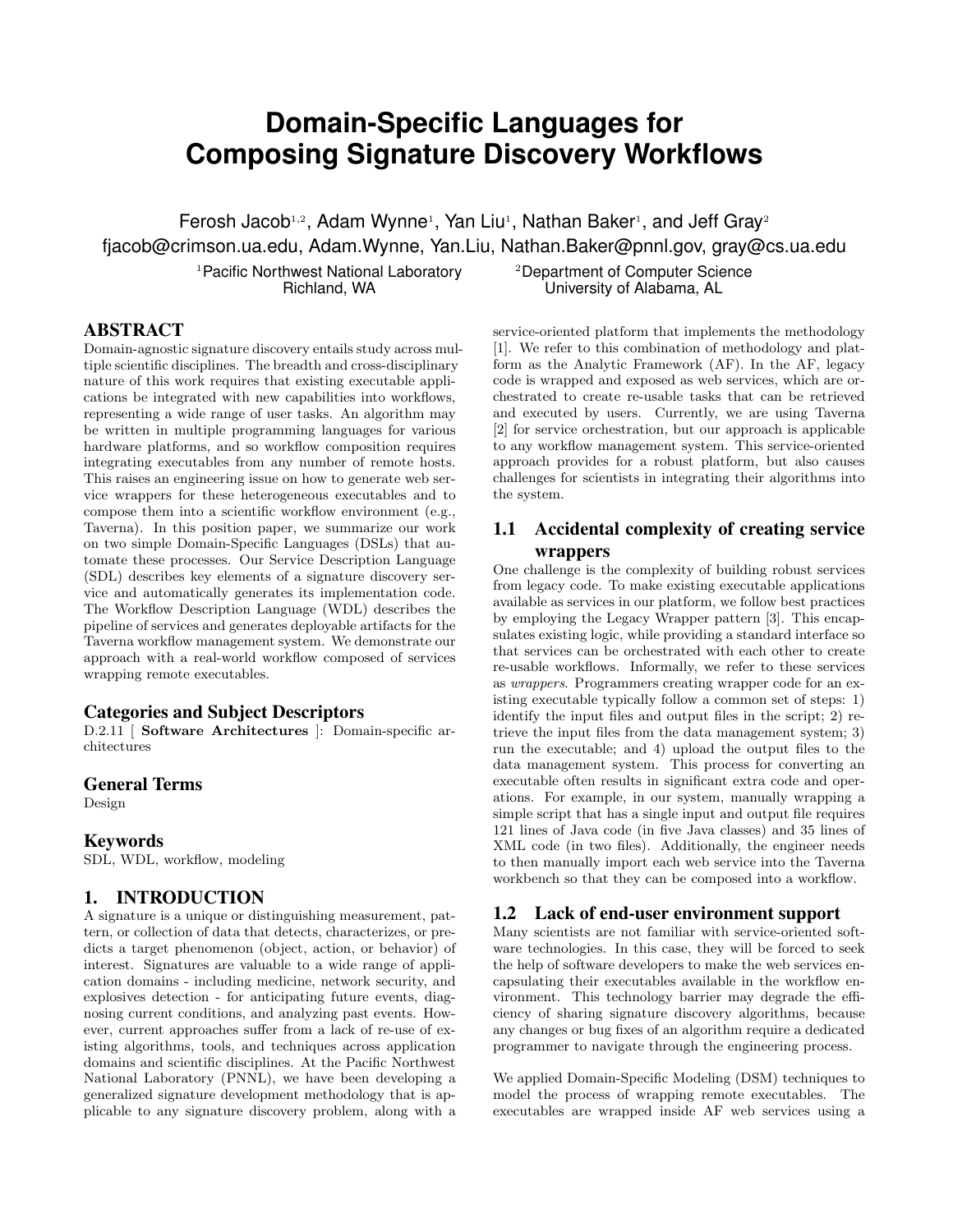```
1service submitBlast {
   use ssh_oly;<br>cmd "sh_runJob.sh";
 \overline{2}resource "jobScript.sh", "runJob.sh";<br>in doc blossum, params, fasta;
 \overline{5}out jobID, outDir;
 \overline{6}/*
        *Inside runJob.sh
 8
 \overline{9}* echo "jobID=$SLURM_JOBID" >.properties
10echo "outDir=$0UTDIR" >>.properties
        */
1112}
```
Figure 1: Service description for BLAST submission

Domain-Specific Language (DSL) [4] called the Service Description Language (SDL). The SDL-created web services can then be used to compose workflows using another DSL, called the Workflow Description Language (WDL). In this position paper, we illustrate our approach with a set of services and a workflow that are commonly used in our signature discovery work.

# 2. EXAMPLE APPLICATION: BLAST EX-ECUTION

BLAST is an executable commonly used to find regions of similarity between biological sequences. Scientists at PNNL have parallelized BLAST [5] and applied it to other application domains, effectively making it part of set of generalized sequence-based signature discovery tools. In the AF, a BLAST workflow is usually executed in three steps: 1) submit a BLAST job to the queue management system for a cluster; 2) check the status of the job; and 3) download the output files upon completion of the job. We model and orchestrate the scripts to execute the BLAST workflow using our approach in two steps, as explained in the following sub sections.

#### 2.1 Creating service wrappers using SDL

We have used the SDL to create service wrappers for each step of the workflow. The SDL code to create a job submission service is shown in Figure 1. A BLAST job is submitted using two script files "jobScript.sh" (a  $SLURM<sup>1</sup>$  file) and "runJob.sh" (a BASH file). The script file "runJob.sh" executes the SLURM file and writes jobID and outDir to the .properties file. As shown in the figure, the submitBlast service has two outputs, the execution directory (outDir) and the job identifier (jobID). Both outputs are declared as the default type (string type); hence, the generated code downloads and reads their values from a .properties file.

Other services (blastResult and checkJob) are command SDL service wrappers (no script files) and are not shown. The service checkJob checks the status of a given jobID and returns status "Running,""Pending," or "Done." The service blastResult downloads the files from a given directory.

### 2.2 Creating workflows using WDL

A WDL file generates a Taverna workflow based on the descriptions specified by the user. A WDL workflow involves communication and interactions of various service wrappers among each other and also with other workflows.

```
1use "SigAnalysis.sdl"
2 workflow BlastSearch (
sin blosum, in params, in fasta,
  out outFile, out status){
    //Linking workfow inputs and submitBlast service<br>blosum->submitBlast.blossum
\epsilonparams -> submitBlast.params
\mathbf{R}fasta -> submitBlast.fasta
\Omega10//Linking sub-workflow with main (Loop)
1112call checkJob
      till status="Done"<br>with submitBlast.jobID,
13
14
                                     status
1516//Linking blastResult after checkJob
17submitBlast.outDir
        ->blastResult.outDir after checkJob
18
19
20
    //Linking workflow output and blastResult
    blastResult.outFile->outFile
\overline{21}22}
23/*24 *Sub-workflow checkJob
25 * 126 workflow checkJob (in wf_jobID, out wf_status){
27wf\_jobID \rightarrow jobStatus.jobID
28
29
    jobStatus.status->wf_status
30<sup>1</sup>
```
Figure 2: Workflow description for BLAST

A WDL file can contain many workflows, but the top-most workflow is considered the "main" workflow with all others treated as sub-workflows. In Figure 2, two workflows are defined, BlastSearch (main workflow, lines 2-22) and check-Job (sub-workflow, lines 26-30). The main workflow takes input required for the BLAST execution as input (line 3) and, a file (outFile) and status as output (line 4). A service defined in the WDL file is executed automatically as soon as all the inputs for that service are set. Three inputs required for the service are set using the workflow inputs (see Figure 2, lines 7-9), thus the submitBlast service is executed after line 9. In some cases, this may not be a desired behavior. As an example, for the BLAST execution, the blastResult service that downloads the output files needs to wait for the BLAST job to complete. To allow a service to be executed only after the specified workflow or service, the "after" keyword is provided. The "after" keyword can be added to any service invocation (Figure 2, line 18). As shown in the figure, (lines 12-14), using the call-till-with structure, the main workflow can iteratively "call" a sub workflow "till" it meets a condition  $\text{Switch}\check{T}$  main workflow ports. Hence, the "call-till-with" structure is a replacement for function calls and loops in WDL. The executable workflow file opened in the Taverna workbench is shown in Figure 3.

#### 3. IMPLEMENTATION OVERVIEW

The overall framework of the tool to generate both wrappers and workflows is given in Figure 4. This tool expects the scripts in a template format with template variables as defined in service descriptions. The outputs are Web service wrappers and a workflow file deployable to a workflow engine (such as Taverna). Each Web service wrapper is created from scripts and the associated SDL files; and the workflow file is created using both SDL and WDL files. The code generation occurs in two stages:

<sup>1</sup>SLURM, https://computing.llnl.gov/linux/slurm/

<sup>1.</sup> Web application creation. The tool creates Web ser-